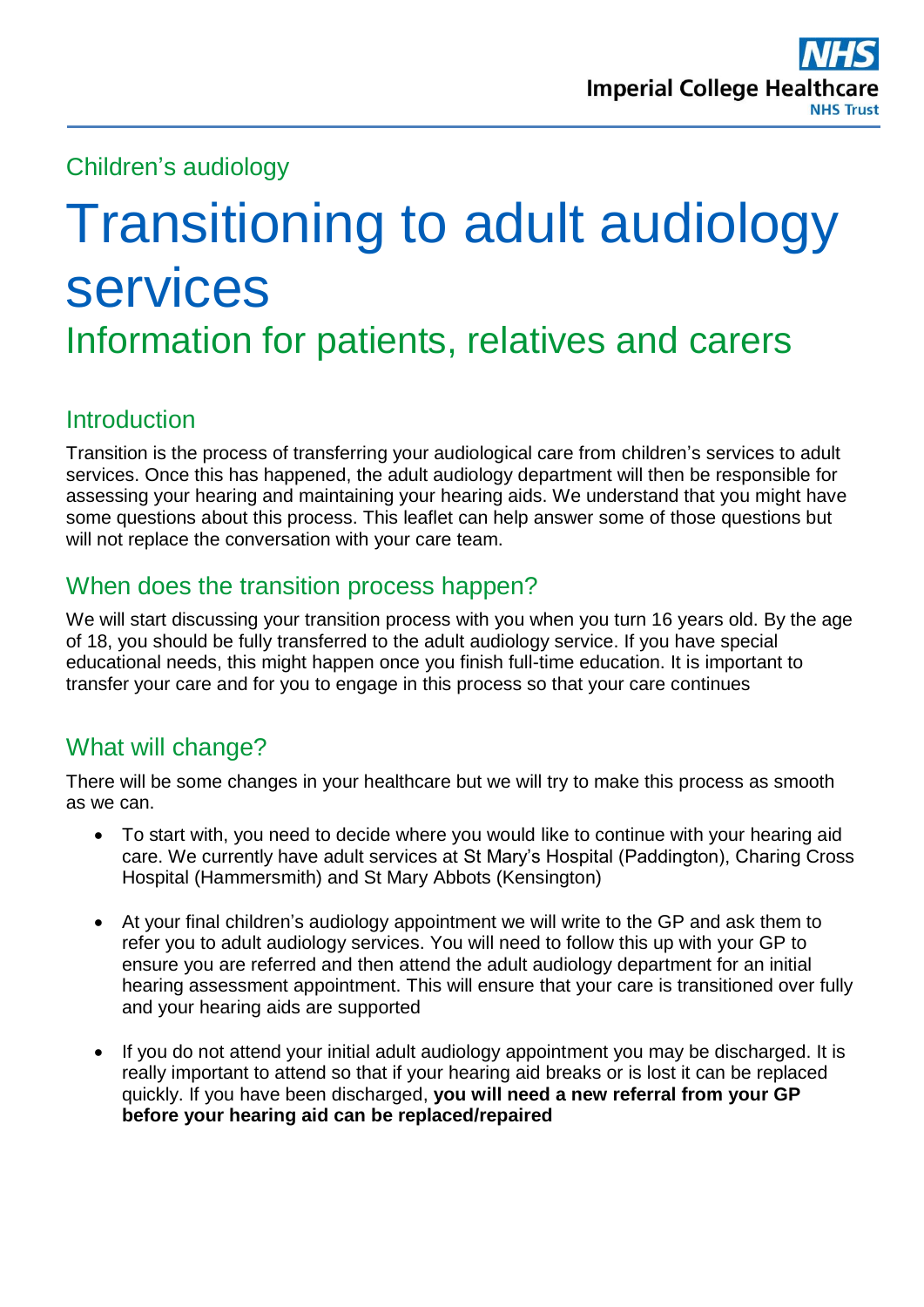- We want you to feel in control of your health, so we will not automatically send you appointments for hearing aid reviews anymore. You will need to seek a referral from your GP every time you want to have a hearing test
- Clinic letters will be addressed to you and not to your parents. It is important for you to make sure your address and contact details are up-to-date with your GP and the audiology department
- You will need to book a hearing aid repair appointment. It is important to anticipate when you think your hearing aid might need maintenance (usually every 6 months) and plan ahead
- You are unlikely to have your ear moulds changed as often as you used to**.** Adult services can only provide you with new ear moulds when your current ones are damaged or lost. You can still customise them with the colours you want
- We make sure your hearing aids are the latest model available before you are transitioned. You can keep this hearing aid for as long as you want or as long as it works. When the warranty ends or if you lose your hearing aids then you may need change the style when you replace them
- Adult audiology have other models of hearing aid available for you but be mindful that you will not be allowed to change your hearing aids as often as you are used to. You will still be able to choose the colour but from a limited range of options
- You can now attend appointments on your own. If you have health, social or communications needs you can attend with a carer but please let clinic know beforehand
- Please look after your hearing aids. You can be charged up to £100 every time you lose one of your hearing aids
- The adult audiology team is larger and therefore you may see a different audiologist at each visit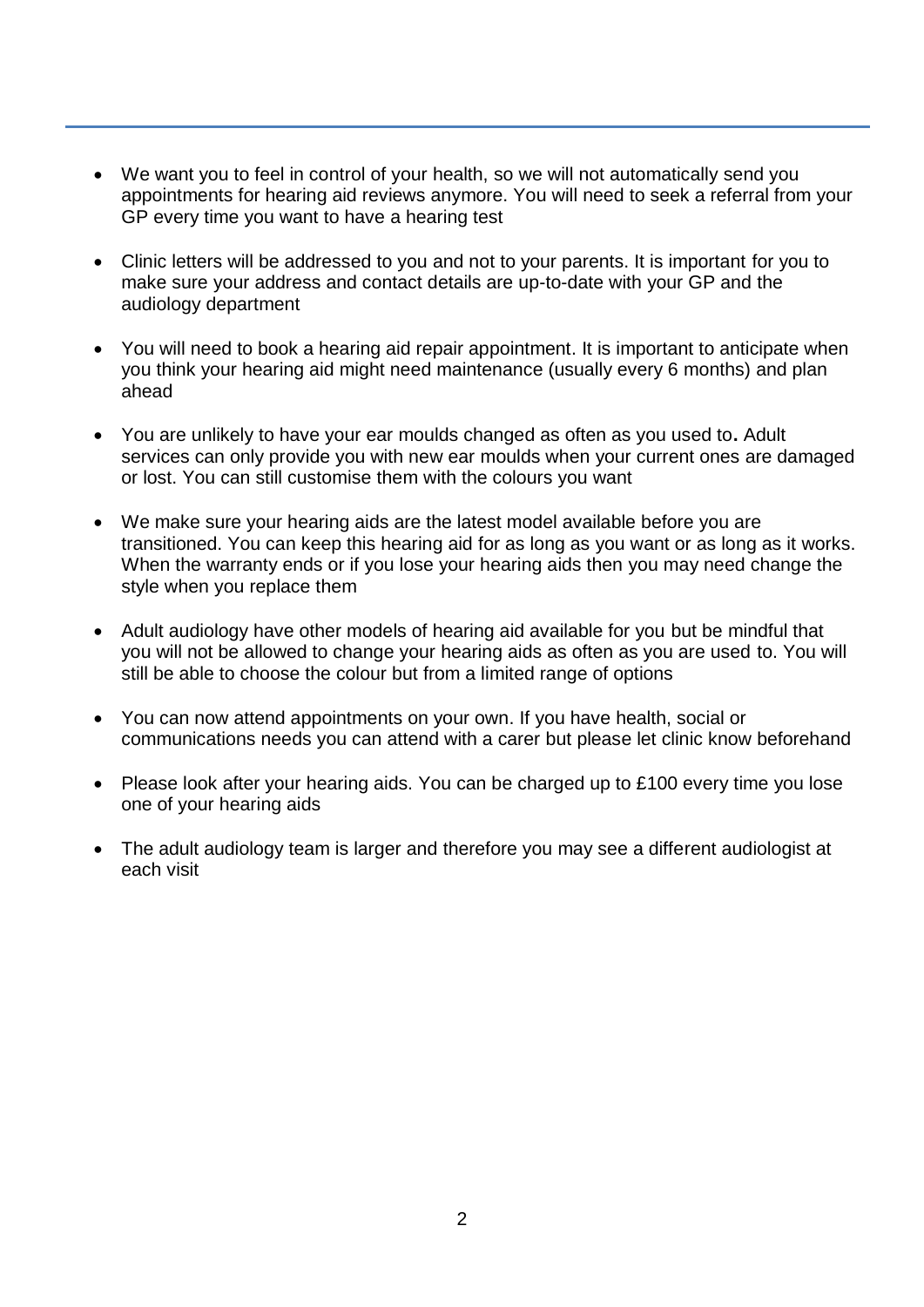## The steps for transition



#### **Red**

At 16 years old, we will start discussing this transition process with you. We will perform a full hearing assessment and we will adjust your hearing aids as needed. We will check that the doctor has discussed the cause of your hearing loss with you and there are no outstanding investigations.



#### **Amber**

We will see you when you are 17 years old for another hearing assessment. We will adjust your hearing aids as needed and prepare you for your final children's audiology appointment.



#### **Green**

Our last appointment should be when you turn 18 years old. We will perform a full hearing assessment and upgrade your hearing aids to the latest version available. You will get a hearing aid passport with the details of your new hearing aids. Your consultant may want to see you before your transition. We will discuss the best hearing aid centres for you, ready for transition. We will write to your GP and ask them to refer you to adult audiology. It is very important you check this referral goes through and attend your first adult audiology assessment appointment.

#### What will happen at my first adult audiology appointment?

The adult audiology team will send you a face-to-face appointment. They will introduce you to the service and briefly assess your hearing and satisfaction with your current hearing aids. They may discuss other alternative hearing aid technology available to you. They will advise you on how your hearing aids can be maintained and repaired through the adult audiology services. Attending this appointment is vital to ensure that your audiological care continues as the children's service will no longer be available to you.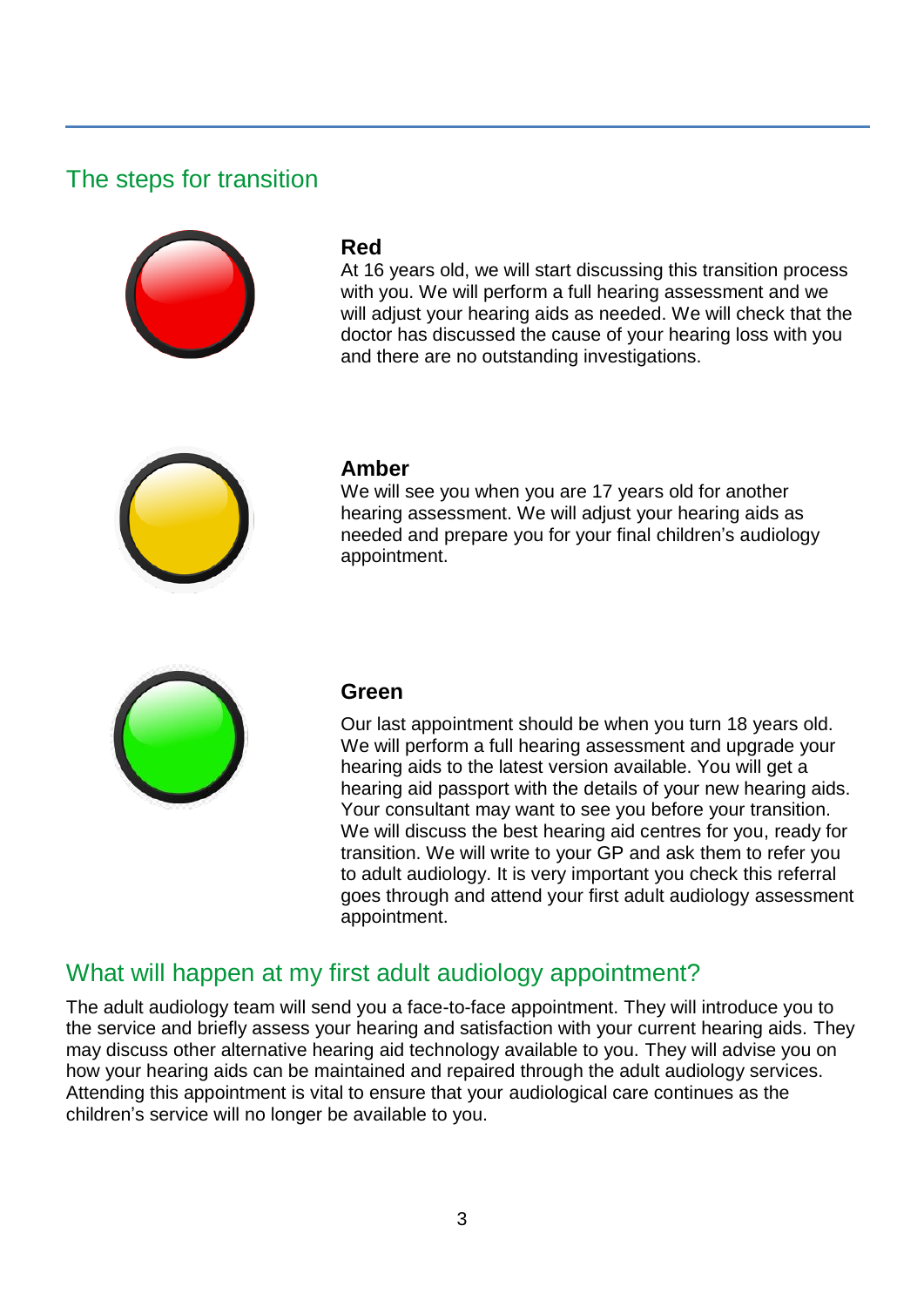## What if I go to university, would I still be supported?

If you choose to continue with higher education, you can get support for your hearing. Depending on the location of your university, you may still have a teacher of the deaf (TOD) that can support you in the classroom. Nearly every college and university has a specialist educational needs coordinator (SENCO) who can explain what kind of support you can get. If you are going to university, you can also apply for a disabled student allowances (DSA) through Student Finance England. This will help you to fund any equipment needed in the classroom. Please visit [www.gov.uk/disabled-students-allowances-dsas](http://www.gov.uk/disabled-students-allowances-dsas) for further details about eligibility and how to apply.

# What support am I entitled to in employment?

The Access to Work scheme is a government-funded program that can help anyone who has a disability, including a hearing loss, to get funding in case you need any equipment or adjustments in your work place. You would need to register for this – find out more at [www.gov.uk/access-to-work](http://www.gov.uk/access-to-work) or in your local Jobcentre Plus.

## What if I move outside of this area?

If you move outside our area, we will write a letter to your GP with our latest clinical report and we will ask for you to be referred to your local adult audiology service. We will give you a hearing aid passport and you still will be upgraded to our latest version of hearing aids. We will then discharge you from our services. If you are enrolling at university, we recommend you enrol with a GP there and request a referral to the local audiology department nearby.

# What are assistive listening devices (ALDs)?

We know that technology plays a crucial role in our lives. We like to stay connected with others as well as with other electronic devices. ALDs can help you to hear conversations, TV or music better by connecting your hearing aid directly to a streaming device. These devices can enable your hearing aids to link up with your smartphone for everyday use. You can find more information about funding and types of ALDs at the following websites:

- National Deaf Children's Society: [www.ndcs.org.uk/](http://www.ndcs.org.uk/)
- Connevans: [www.connevans.co.uk/viewPage.do?id=index](http://www.connevans.co.uk/viewPage.do?id=index)
- Phonak: [www.phonaknhs.co.uk/funding/](http://www.phonaknhs.co.uk/funding/)
- The Buzz: [www.buzz.org.uk/](http://www.buzz.org.uk/)